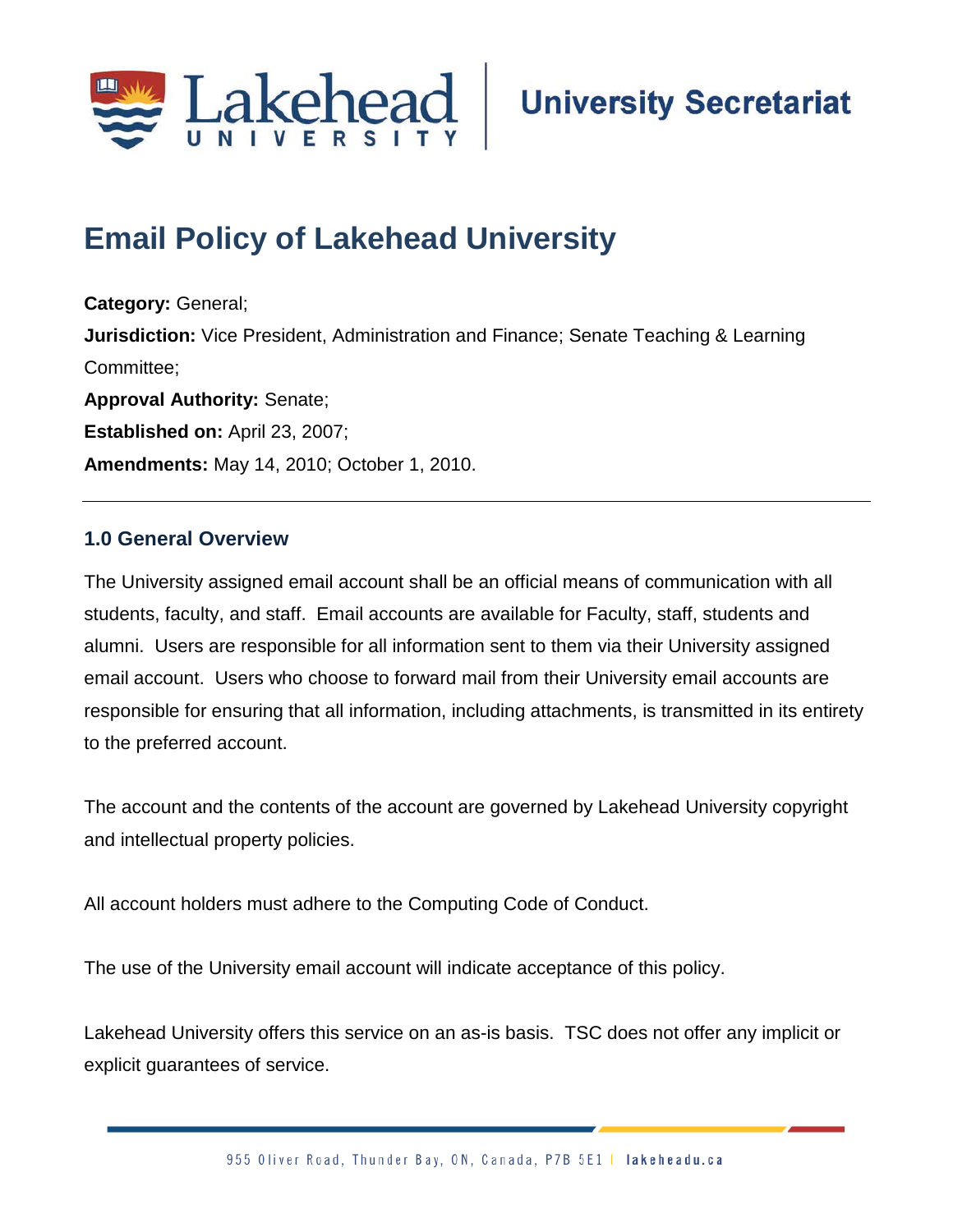#### **2.0 Username and Password**

Each account holder is assigned a unique user name and a password.

For students, the user name is generated from the first two initials and the last name to a maximum of eight characters. If this user name already exists, numbers will replace the alphabetic characters at the end of the name in a sequential fashion.

For employees, the user name is generally first initial and last name up to a maximum of eight letters, if it is available.

It is the account holder's responsibility to reset the password to a more secure alphanumeric combination. See the Lakehead University Password Security policy for suggestions on how to maintain a password.

#### **3.0 Role based or Departmental accounts**

TSC strongly discourages use of an individual's email account to receive messages addressed to the department or organization. TSC will create a group email address, and if necessary a host account, for any academic or administrative department or any officially recognized organization that designates a person who will take responsibility for all use of the address. Organizations must be sponsored by a Lakehead University faculty or staff employee. However, in rare instances, a student organization may be granted permission by the Student Government Association to have someone other than a Lakehead University faculty or staff employee as the sponsor or responsible person.

#### **4.0 Accounts for Faculty**

#### 4.1 Account Creation:

Human Resources creates new accounts on Datatel for new hires, which then creates the new email account. All user names are tracked on Datatel to prevent duplication. The alias firstname.lastname@lakeheadu.ca will point to the real address [username@lakeheadu.ca.](mailto:username@lakeheadu.ca)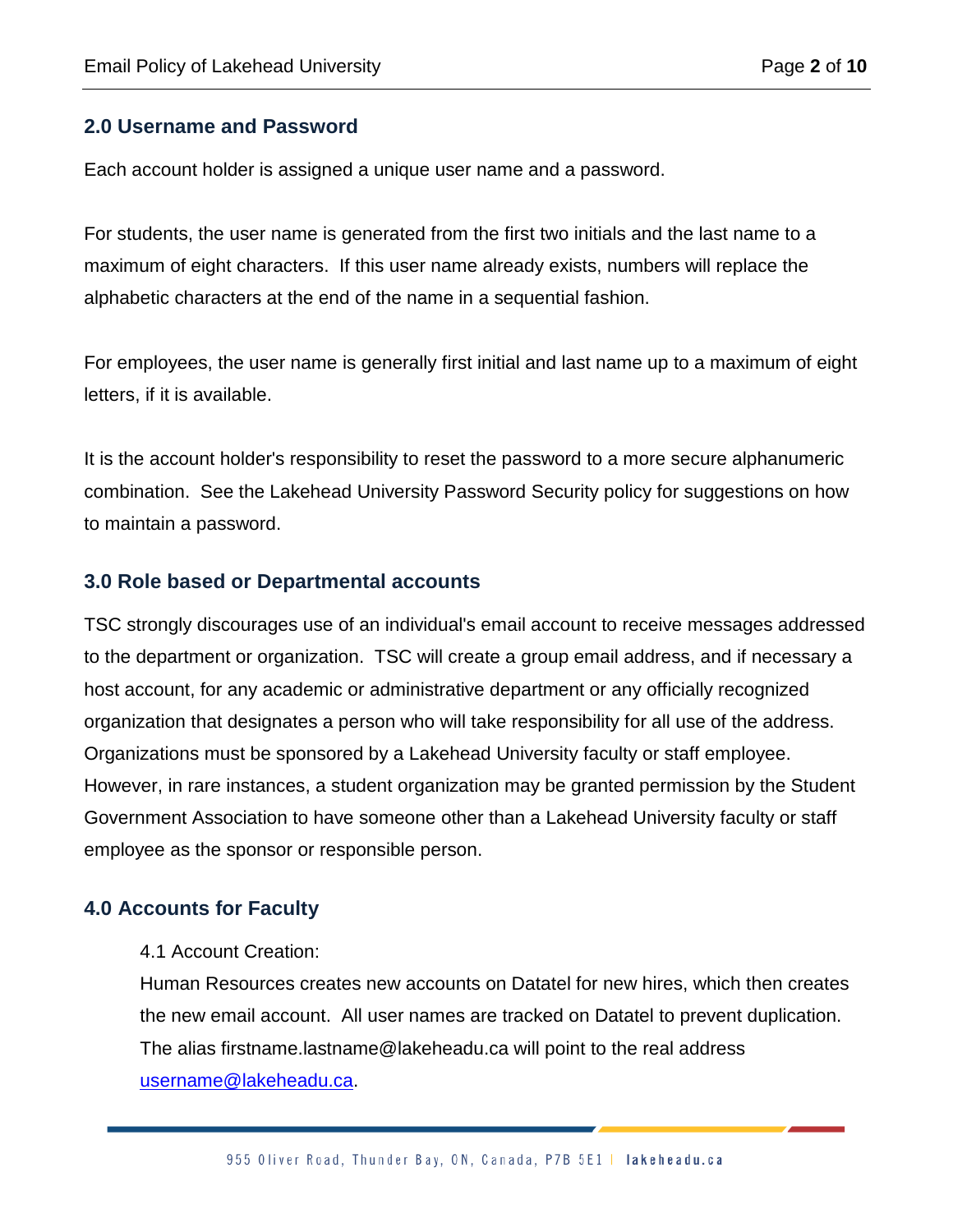#### 4.2 Account Deletion:

When a faculty member leaves Lakehead University by resignation or termination, the email account will revert to the University. The account holder is expected to clear the account of personal correspondence before leaving. It is the responsibility of the account holder's supervisor to notify TSC when to delete the account.

# 4.3. Retired Faculty:

When retirement occurs, the email account can be kept by the account holder. Professors Emeriti are allowed the same privileges as regular staff in terms of access. TSC recommends that they use the title Professor Emeritus in their signature to indicate their status.

#### 4.4 Contract Lecturers:

Upon notification from Human Resources that employment is terminated TSC will disable the account. If this person is hired again the same account name will be available as Datatel retains all employee information.

# **5.0 Accounts for Staff**

# 5.1 Account Creation:

Human Resources creates new accounts on Datatel for new hires, which then creates the new email account on email. All user names are tracked on Datatel to prevent duplication. The alias firstname.lastname@lakeheadu.cawill point to the real address [username@lakeheadu.ca](mailto:username@lakeheadu.ca)

# 5.2 Account Deletion:

When a staff person leaves Lakehead University by retirement, resignation or termination, the email account will revert to the University. The account holder is expected to clear the account of personal correspondence before leaving. The account holder's supervisor will be given access to the account and is responsible for notifying TSC when to delete the account.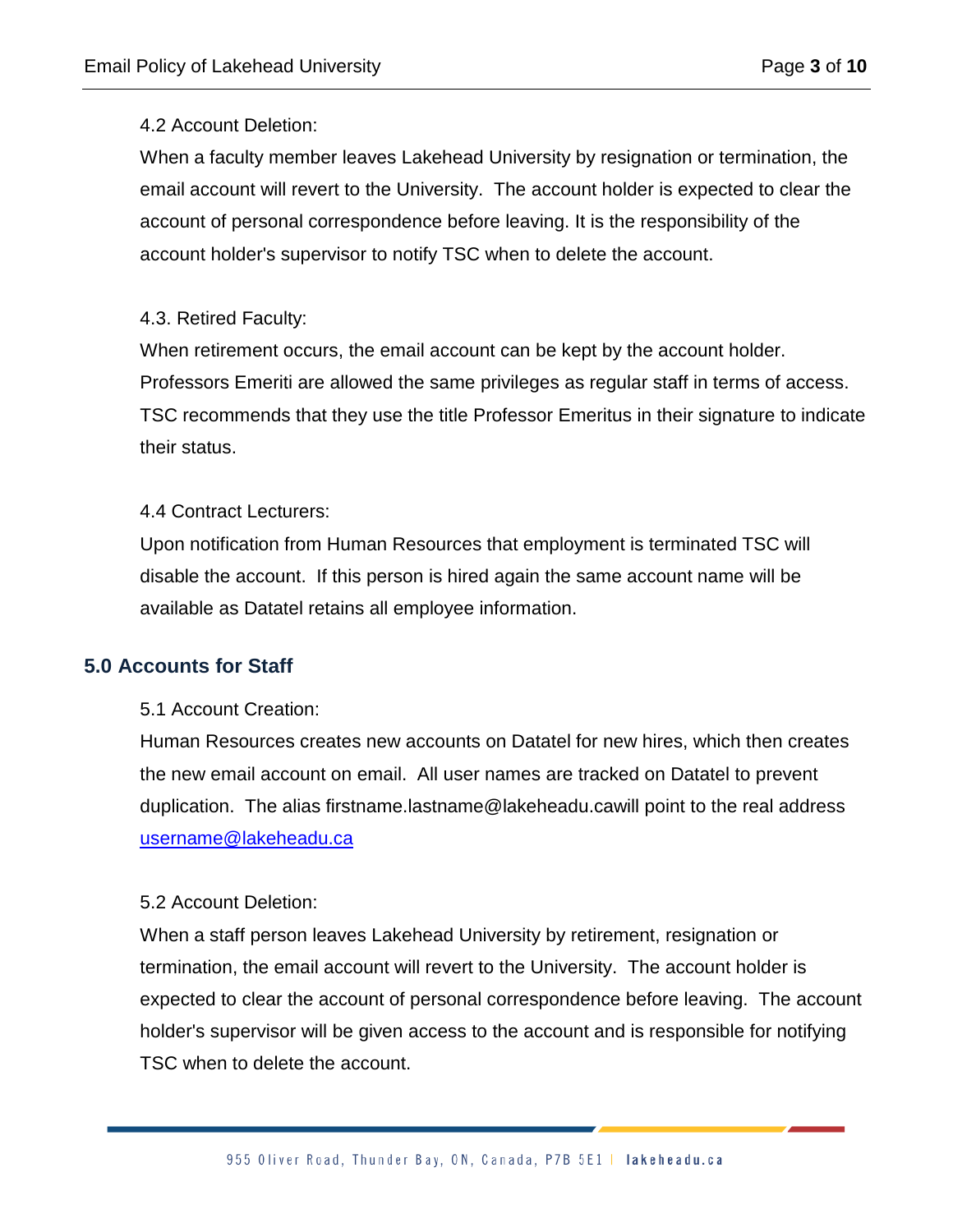5.2 Part-time and contract employees:

Upon notification from Human Resources that employment is terminated TSC will disable the account. If this person is hired again the same account name will be available as Datatel retains all employee information.

#### **6.0 Creation, expiry and deletion of accounts for Students**

When a student applies to Lakehead University the Admissions process creates an email account for the applicant. If the applicant does not enter a program by November, or apply for a program for the following year, the account will be deleted.

If a student's program is made "inactive" by the Registrar's Office and the student is not an alumni or an employee, the account will be deleted.

# **7.0 Alumni Accounts**

Graduating students must apply for accounts as alumni. If a University email address (username@lakeheadu.ca) is not accessed for two years, it will be deleted, including contents (note that the contents are not recoverable). If Alumni wish to reactivate their email account, they should contact the Alumni Relations Office. The reactivated email account will be the same format previously assigned (username@lakeheadu.ca), less and historical content that had been deleted.

# **8.0 Supported Email clients**

The Computer Help desk provides support to users of email system for different clients. The variations are:

- Web-based Lakehead University email
- Outlook
- Other mail clients can be used if they support IMAP but support would be limited to providing basic information to configure the service.

For assistance contact the Help desk or check the FAQ (frequently asked questions) posted on the Help desk website at [http://helpdesk.lakeheadu.ca.](http://helpdesk.lakeheadu.ca/)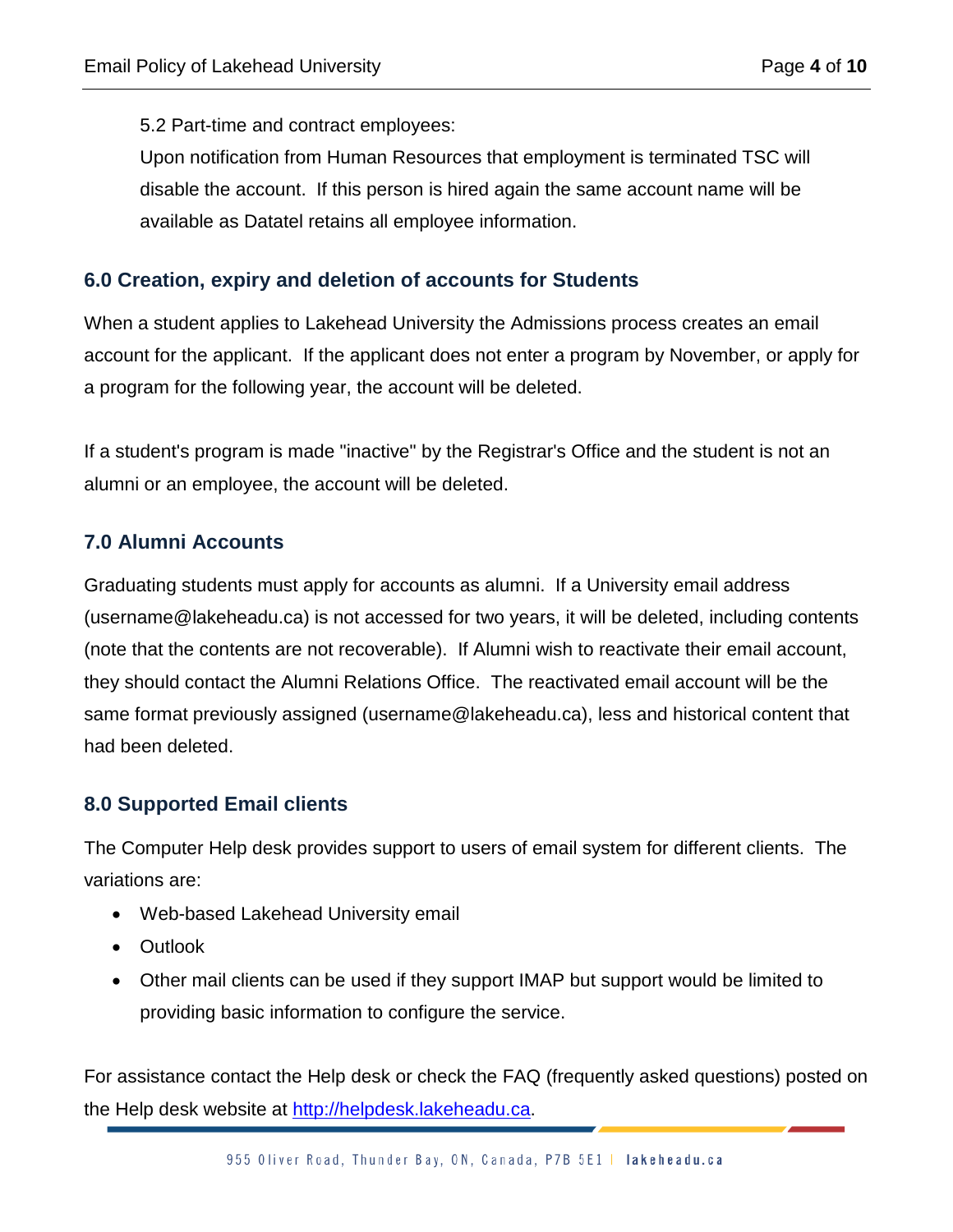# **9.0 Creation and expiry for accounts for Board of Governors and special situations**

Accounts will be created as required for members of the Board of Governors of Lakehead University and other special circumstances.

For these accounts, a signature file is required to detail their association with Lakehead University. Accounts will be deleted when the association with Lakehead University ends.

# **10.0 Accounts that are a combination of student, staff, faculty and alumni**

If a person is entitled to an account through several categories, for example a staff member who is also taking classes as a student, the most senior category will determine the appropriate rights.

#### **11.0 Privacy Provisions**

The Lakehead University will make reasonable efforts to maintain the integrity and effective operation of its electronic mail systems, but users are advised that those systems should not be regarded as a secure medium for the communication of sensitive or confidential information. Because of the nature and technology of electronic communication, the University can assure neither the privacy of an individual user's use of the University's electronic mail resources nor the confidentiality of particular messages that may be created, transmitted, received, or stored thereby.

# **12.0 University Access and Disclosure**

The University encourages the use of electronic mail and respects the privacy of users. It does not routinely inspect, monitor, or disclose electronic mail without the holder's consent. It is understood that it may be necessary for the University to access electronic mail holder's accounts to maintain and improve the functioning of the electronic mail system. However, the University seeks to ensure that the contents of accounts that are accessed for such purpose swill not be opened during this process.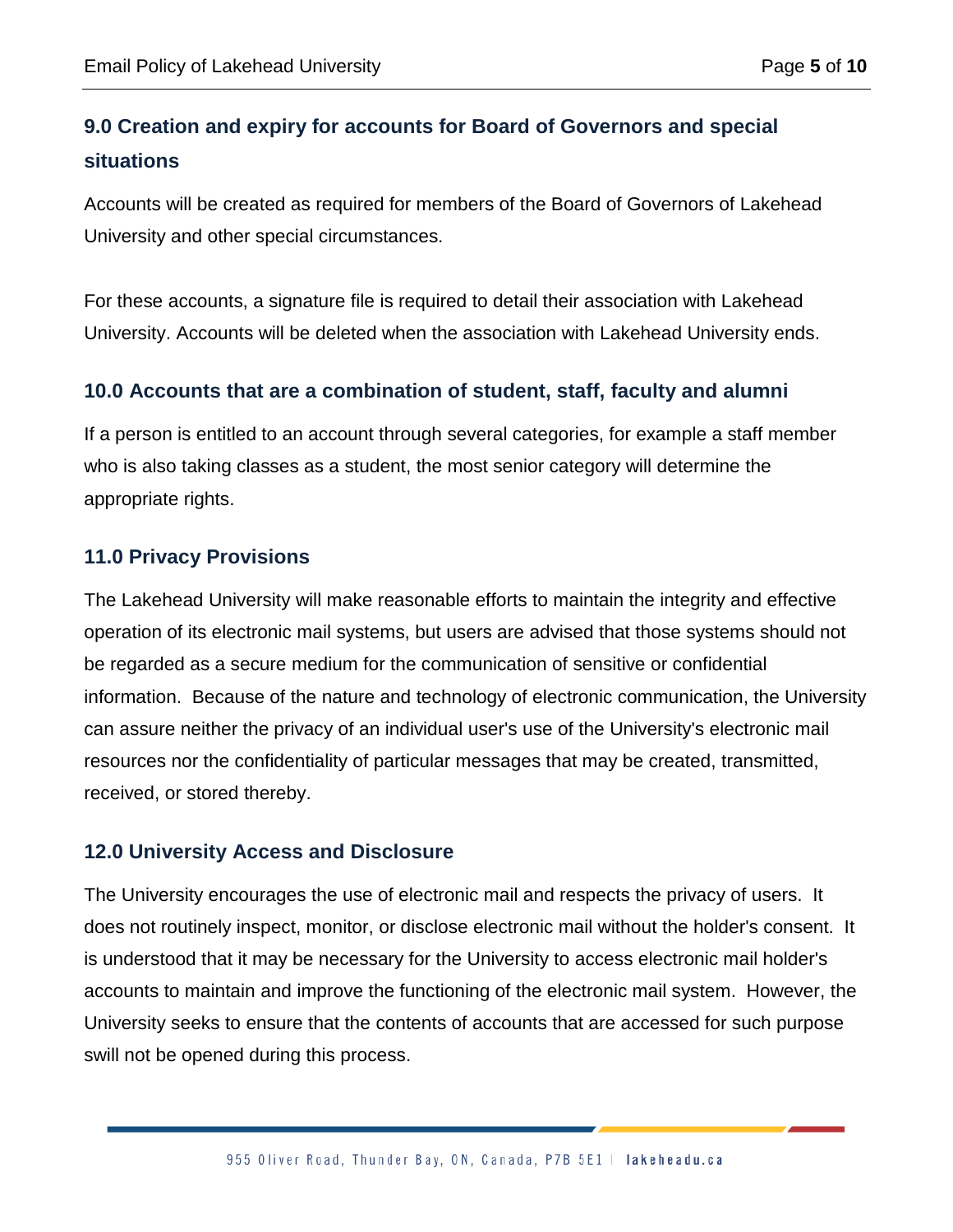Normally, an electronic mail holder's consent shall be sought by the University prior to any inspection, monitoring, or disclosure of University electronic mail records in the holder's possession. The University shall only permit the inspection, monitoring, or disclosure of electronic mail without the consent of the holder of such electronic mail (a)when required by and consistent with law (b) when there is a substantiated reason to believe that violations of law or of University policies have taken place (c) under time-dependent, critical operational circumstances where there is a high probability that failure to act could result in significant bodily harm, significant property loss or damage, significant liability to the University or members of the University community, significant risk of hampering the ability of the University to meet its teaching obligations (d)when an employee or former employee is unavailable for a significant period of time and is in possession of information that is required for the University to meet its administrative obligations. The inspection, monitoring or disclosure of student emails will only be permitted under clauses (a & b).

When the contents of electronic mail must be inspected, monitored, or disclosed without the holder's consent, the following shall apply:

AUTHORIZATION. Except in emergency circumstances (i.e. time-dependent, critical operational circumstances where there is a high probability that failure to act could result in significant bodily harm, significant property loss or damage, or significant liability to the University or members of the University community), such actions must be authorized in advance and in writing by the Vice President (Administration and Finance) on the form shown in Appendix A. This authority may only be re-delegated to the President. Authorization shall be limited to the least perusal of contents and the least action necessary to resolve the situation. In emergency circumstances, the least perusal and of contents and the least action necessary to resolve the emergency may be taken immediately without authorization, but appropriate authorization must then be sought without delay. If the action is not subsequently authorized, the responsible authority shall seek to have the situation restored as closely as possible to that which existed before action was taken.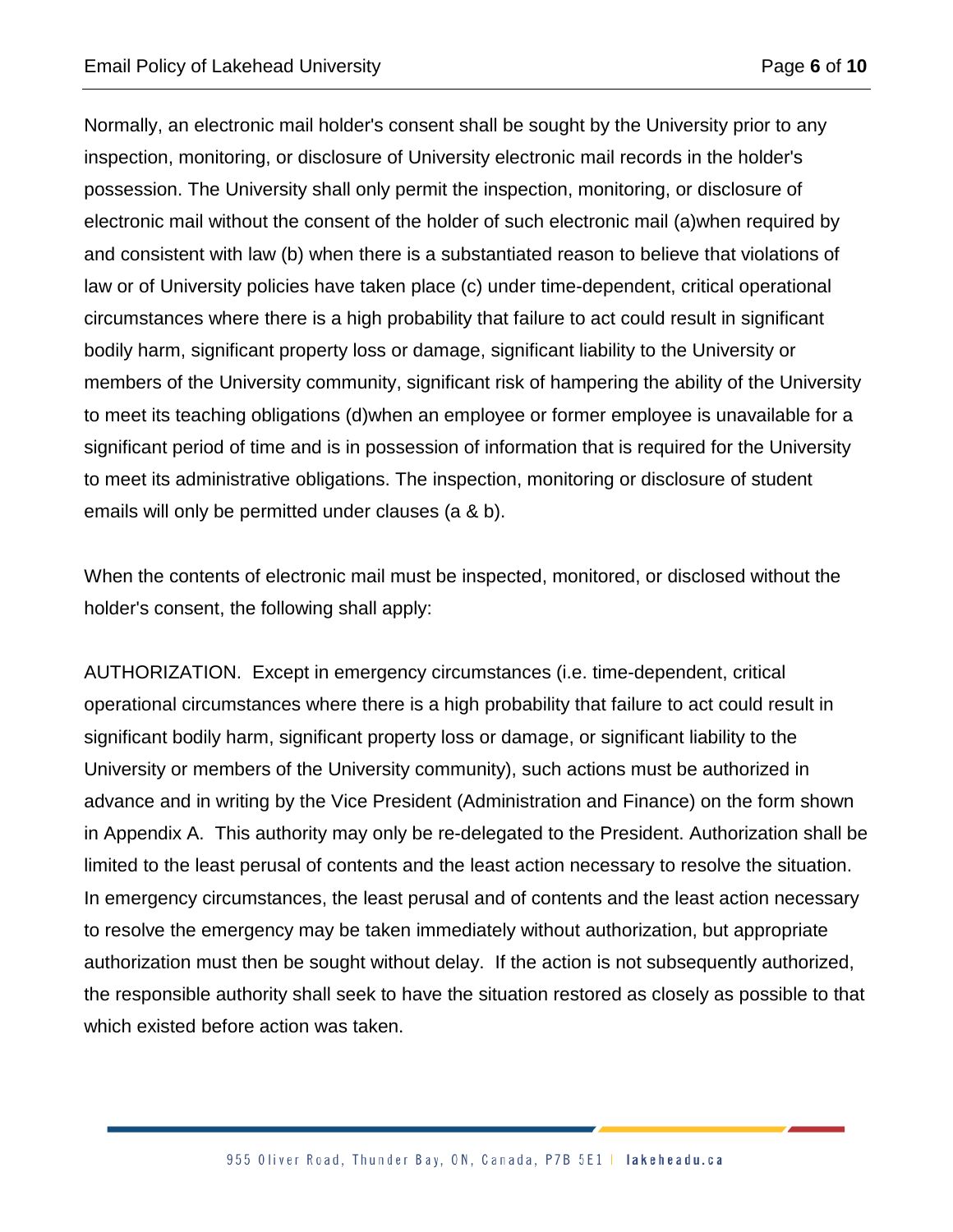NOTIFICATION AND RECOURSE. The responsible authority shall, at the earliest possible opportunity that is lawful, notify the affected individual of the action(s) taken, the reasons for the action(s) taken, and the mechanisms available for recourse if the individual affected believes that actions taken were in violation of this policy.

#### **13.0 Abuse of accounts**

The Computing Code of Conduct, University policies and the current legal standards apply to all accounts. Under authorization from the appropriate University authority, TSC staff can disable an abusive account in order to investigate complaints.

#### **14.0 The protection of accounts from external abuse such as SPAM or viruses**

TSC uses several levels of email scanning for SPAM and viruses before delivery. TSC cannot guarantee that all viruses will be caught by these measures. Therefore, all computers on campus are required to use current anti-virus, anti-spam and anti-spyware tools. Those computers that belong to the University are covered under the University's anti-virus site license. There are freeware tools available for computers that are not owned by the University. The users of such computers must install and maintain these tools. Education on how to avoid SPAM is available to all account holders. Consult the Computer Use policy for details.

#### **15.0 Renaming of accounts for personal name changes**

Employee account holders who have legal name changes can request that the Department of Human Resources initiate a username. Students may contact office of the registrar.

#### **16.0 Public Listing of Email addresses**

Department of Human Resources maintains a public listing of staff and faculty accounts at [http://directory.lakeheadu.ca/.](http://directory.lakeheadu.ca/)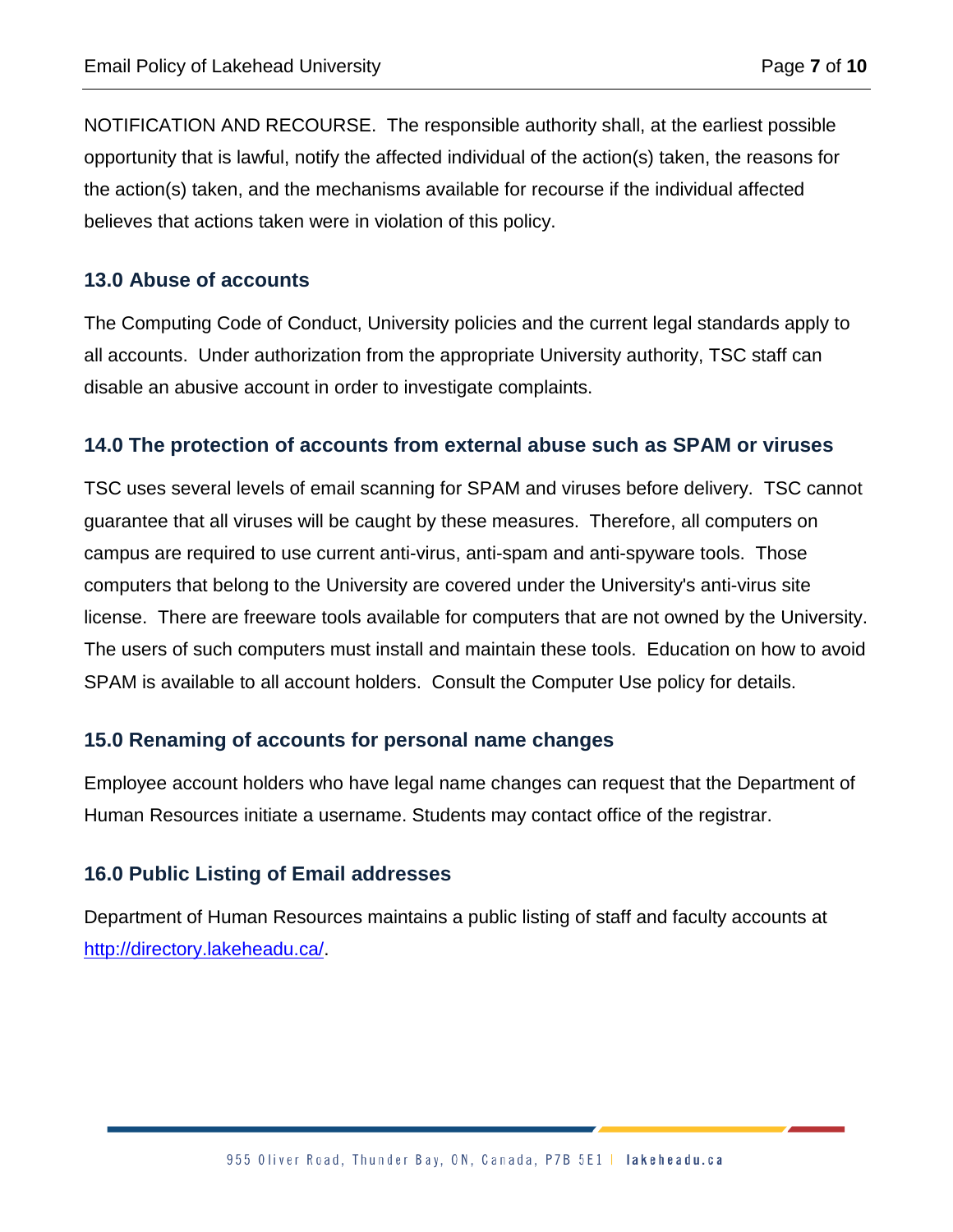#### **17.0 Inactive accounts**

Email accounts that have not been used for a period of 6 months will be disabled. A holder of a disabled account will have to contact TSC in order to re-enable the account. An account that has been inactive for a period of 1 year will be deleted.

# **APPENDIX A**

# **REQUEST FORM**

# **REQUEST TO ACCESS ELECTRONIC COMMUNICATIONS OF OTHERS WITHOUT THEIR CONSENT**

The following is a request for authority to access electronic communications sent to an individual as described below:

1. Name, Title, and Department of person requesting access to electronic communications sent to another individual:

Name& Title

**Department** 

2. Name, Title, and Department of person whose communications would be accessed:

\_\_\_\_\_\_\_\_\_\_\_\_\_\_\_\_\_\_\_\_\_\_\_\_\_\_\_\_\_\_\_\_\_\_\_\_\_\_\_\_\_\_\_\_\_\_\_\_\_\_\_\_\_\_\_\_\_\_\_\_

\_\_\_\_\_\_\_\_\_\_\_\_\_\_\_\_\_\_\_\_\_\_\_\_\_\_\_\_\_\_\_\_\_\_\_\_\_\_\_\_\_\_\_\_\_\_\_\_\_\_\_\_\_\_\_\_\_\_\_\_

\_\_\_\_\_\_\_\_\_\_\_\_\_\_\_\_\_\_\_\_\_\_\_\_\_\_\_\_\_\_\_\_\_\_\_\_\_\_\_\_\_\_\_\_\_\_\_\_\_\_\_\_\_\_\_\_\_\_\_\_

 $\overline{\phantom{a}}$  , and the contract of the contract of the contract of the contract of the contract of the contract of the contract of the contract of the contract of the contract of the contract of the contract of the contrac

\_\_\_\_\_\_\_\_\_\_\_\_\_\_\_\_\_\_\_\_\_\_\_\_\_\_\_\_\_\_\_\_\_\_\_\_\_\_\_\_\_\_\_\_\_\_\_\_\_\_\_\_\_\_\_\_\_\_\_\_

\_\_\_\_\_\_\_\_\_\_\_\_\_\_\_\_\_\_\_\_\_\_\_\_\_\_\_\_\_\_\_\_\_\_\_\_\_\_\_\_\_\_\_\_\_\_\_\_\_\_\_\_\_\_\_\_\_\_\_\_

Name& Title

**Department** 

3. Name, Title, and Department of person who will do the accessing:

Name& Title

**Department**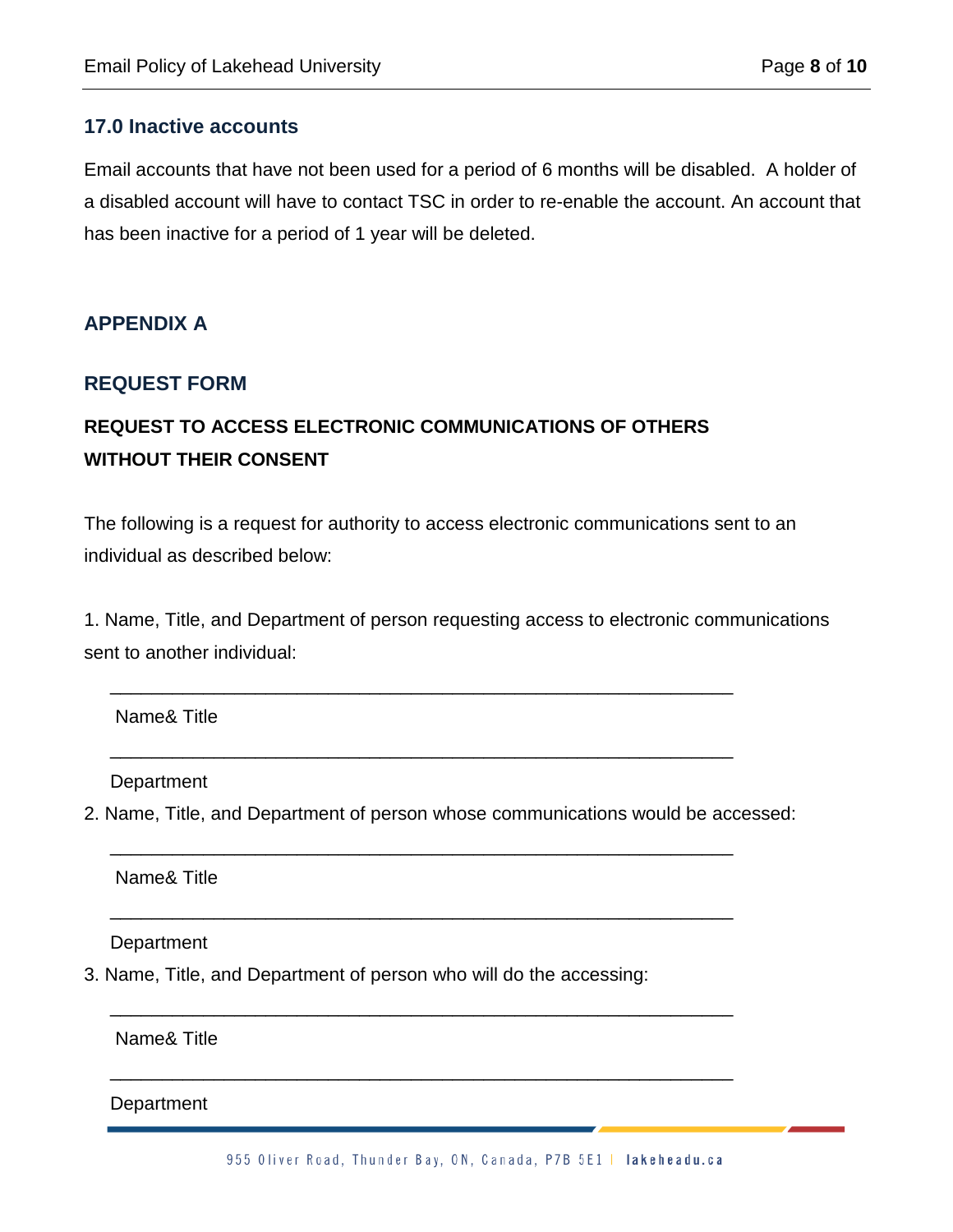| 5. Why has the individual not given consent to access?                                                                                          |  |
|-------------------------------------------------------------------------------------------------------------------------------------------------|--|
| <u> 1989 - Johann Stoff, amerikansk politiker (d. 1989)</u><br>6. Description of electronic mail communications that will be accessed.          |  |
|                                                                                                                                                 |  |
| 8. What will be done with the accessed messages? With whom will they be shared?                                                                 |  |
| 9.                                                                                                                                              |  |
| <b>Signature of Person Requesting Access</b>                                                                                                    |  |
| Date<br>10.                                                                                                                                     |  |
| Signature of Vice President (Administration and Finance)                                                                                        |  |
| Date                                                                                                                                            |  |
| 11. Upon approval, this form is to be delivered to the following person as authorization for them<br>to implement there quested special access. |  |

Signature of Person Who Will Implement the Special Requested Access

\_\_\_\_\_\_\_\_\_\_\_\_\_\_\_\_\_\_\_\_\_\_\_\_\_\_\_\_\_\_\_\_